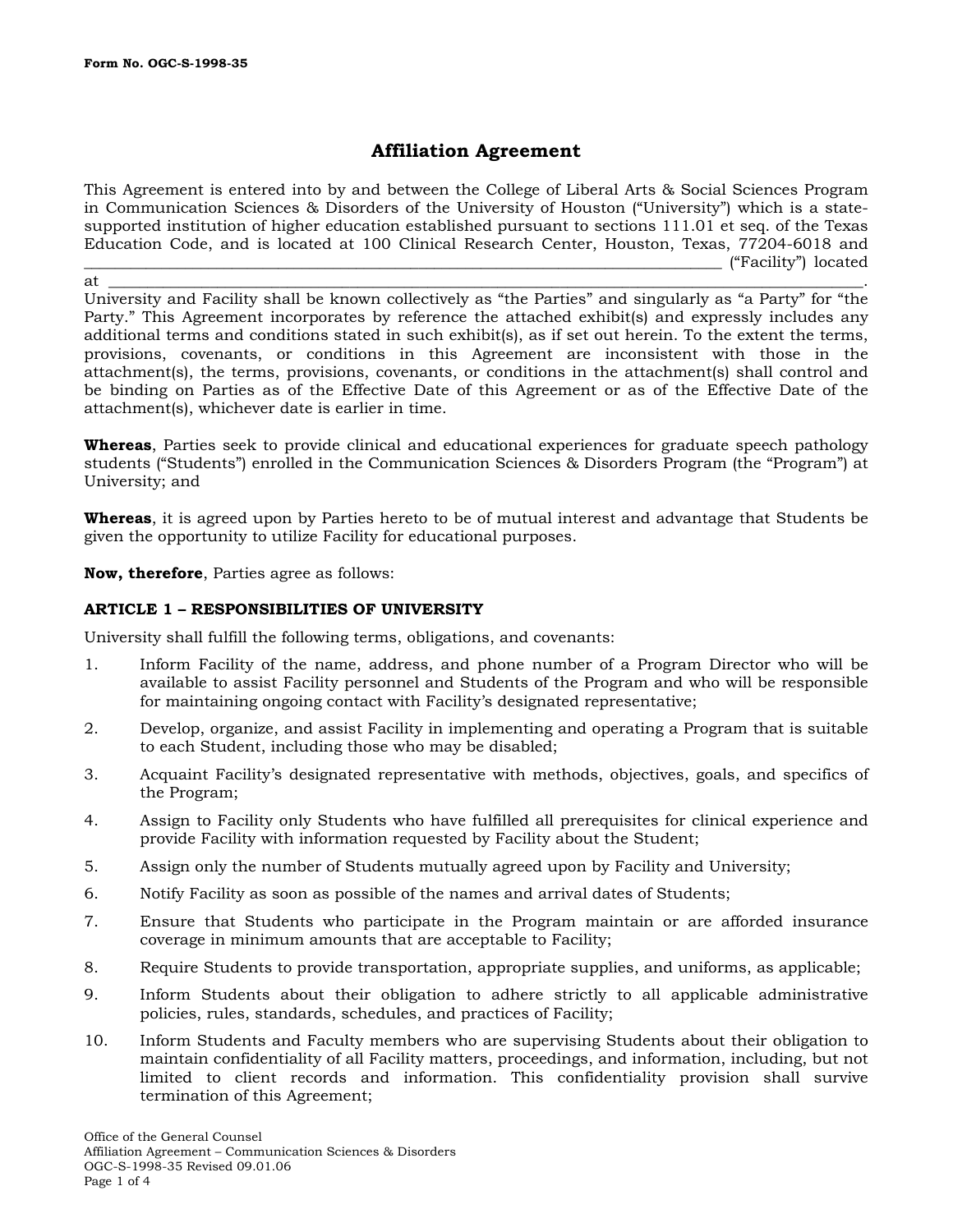#### **Form No. OGC-S-1998-35**

- 11. Upon notice to University, inform Facility of any adverse circumstances to which Facility may be exposed because of the activities or health status, including mental health status, of a Student;
- 12. Upon notice to University, notify Facility of any complaint, claim, investigation, or lawsuit involving a Student that is related to clinical experiences provided under this Agreement;
- 13. Notify Students about their obligation to comply with Facility policies and procedures, state law, and OSHA bloodbome and tuberculosis pathogen regulations in the training, vaccination, testing, prevention, and post-exposure treatment of Students, where applicable in the performance of duties required by the Program; and
- 14. Accept full responsibility for the training, evaluation, qualifications, and competency level of each Student.

# **ARTICLE 2 – RESPONSIBILITIES OF FACILITY**

Facility shall fulfill the following terms, obligations, and covenants:

- 1. Provide necessary instruction for prescribed clinical experiences for Students, as agreed upon by both Parties;
- 2. Where appropriate, provide qualified supervisory personnel to work in conjunction with Program faculty;
- 3. Provide University's designee with a performance appraisal for each Student in the form prescribed by University;
- 4. Report any unsatisfactory conduct or performance of a Student in a form prescribed by University; and
- 5. Permit designated faculty members the right to counsel with and observe Students at Facility.

# **ARTICLE 3 – RESPONSIBILITIES OF PARTIES**

Parties mutually agree to fulfill the following terms, obligations, and covenants:

- 1. Under this Agreement, University, Students, and any University personnel, including faculty, shall not be considered employees, agents, borrowed servants, partners, or joint venturers of Facility;
- 2. Facility is not responsible for wages, social security taxes, medical insurance, or workers' compensation insurance for Students. In the event a Student should, independent of the Agreement, be employed by Facility, this section and Article 3 section 1 shall not apply to the employed student during the hours in which such Student is performing services as an employee of Facility;
- 3. Nothing in this Agreement is to be construed as transferring responsibility from one Party to another;
- 4. Without limitation of any provision set forth in this Agreement, Parties expressly agree to abide by all applicable federal and/or state equal employment opportunity statutes, rules, and regulations;
- 5. Facility shall have the right to refuse to allow Students who are not judged to have requisite skills, attitudes, or previous training for proper provision of assigned tasks to participate in activities at Facility;
- Office of the General Counsel 6. To the extent permitted by the constitution and laws of the State of Texas and without waiver of sovereign immunity or any other defense to which University is or may be entitle to assert, University shall indemnify and hold Facility harmless from and against any claims, costs, including reasonable attorneys' fees, liabilities, or causes of action arising out of or from any negligent acts or omissions by Students or University personnel who are engaged in activities at Facility that are directly related to the Communication Sciences & Disorders Department. In the event that University and Facility are legally adjudged to have been jointly negligent in causing injury or damage, each shall be obligated to satisfy its proportionate share of such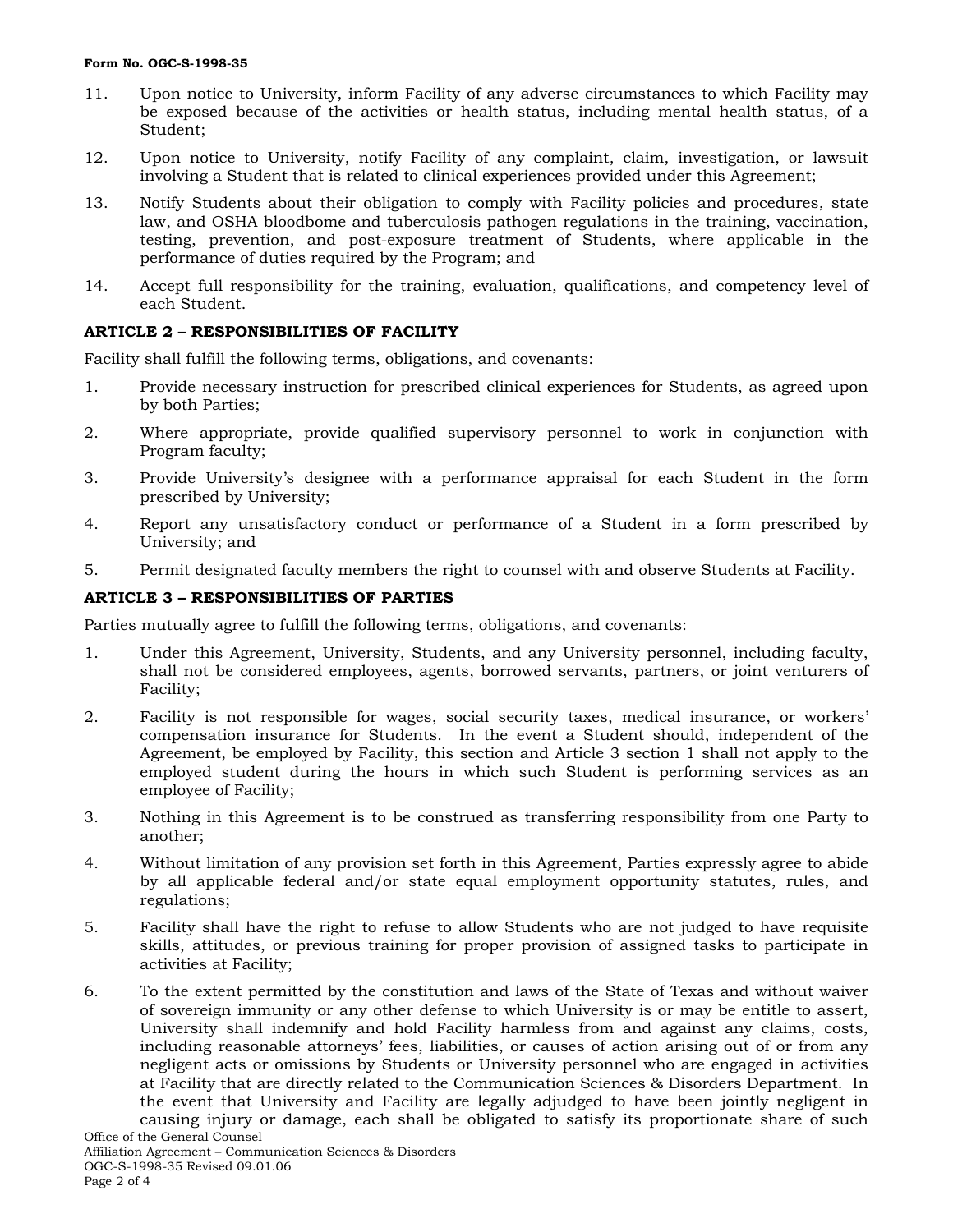judgment based upon the percentage of liability attributed to it in such judgment, but, if, in addition, University is adjudged to be liable for acts or omissions of Facility and/or any employee, personnel, or agent provided by Facility, then University shall be indemnified by Facility to the extent of a such vicarious liability. Neither Party hereto shall be obligated to indemnify the other for such other Party's own negligence. This indemnification provision shall survive termination of this Agreement.

#### **ARTICLE 4 – TERM AND TERMINATION**

- 1. This agreement shall remain in effect until the end of University's academic year, including summer, and shall automatically renew for additional terms consisting of University's academic year, including summer, unless sooner terminated in accordance with applicable provisions of this Agreement.
- 2. Any breach of the covenants stated in Article 1 of this Agreement by University shall be considered a material breach of this Agreement. In the event of a material breach, Facility shall have the right to terminate this Agreement immediately.
- 3. Notwithstanding any other provision of this Agreement, either Party shall have the right to terminate this Agreement after thirty (30) calendar days' written notice is given to the other Party. If either Party exercises this option, Parties agree to make reasonable efforts so that Students already in training at Facility will be allowed to complete their stipulated courses of study.
- 4. Facility shall further have the right to demand immediate removal of any Student from its premises, upon a determination by the administrator in charge that the Student poses a threat to the safety of Facility's patients, clients, or personnel or to the orderly business functioning of Facility.

### **ARTICLE 5 – GENERAL PROVISIONS**

- 1. Parties agree that this Agreement will be construed by the laws of the State of Texas (exclusive of its conflict of laws), provision and venue for purposes of claims, or litigation shall be Houston, Harris County, Texas.
- 2. The terms and conditions of this Agreement may be modified upon mutual written consent of Parties at any time.
- 3. This Agreement and all terms and conditions contained herein shall become effective as of the date noted as the Effective Date.
- 4. Any notice required or permitted under this Agreement shall be considered effective as of the date sent by certified mail, return receipt requested as follows:

| University:                                                                                          | Facility:       |
|------------------------------------------------------------------------------------------------------|-----------------|
| Exec. AVP/AVC, Academic & Faculty Affairs<br>214 E. Cullen Bldg.<br>Houston, TX 77204-2037           |                 |
| with a copy to:                                                                                      | with a copy to: |
| Dept of Communication Sciences & Disorders<br>100 Clinical Research Center<br>Houston, TX 77204-6018 |                 |

5. Neither Party may assign any rights or obligations under this Agreement without prior written consent of the other Party.